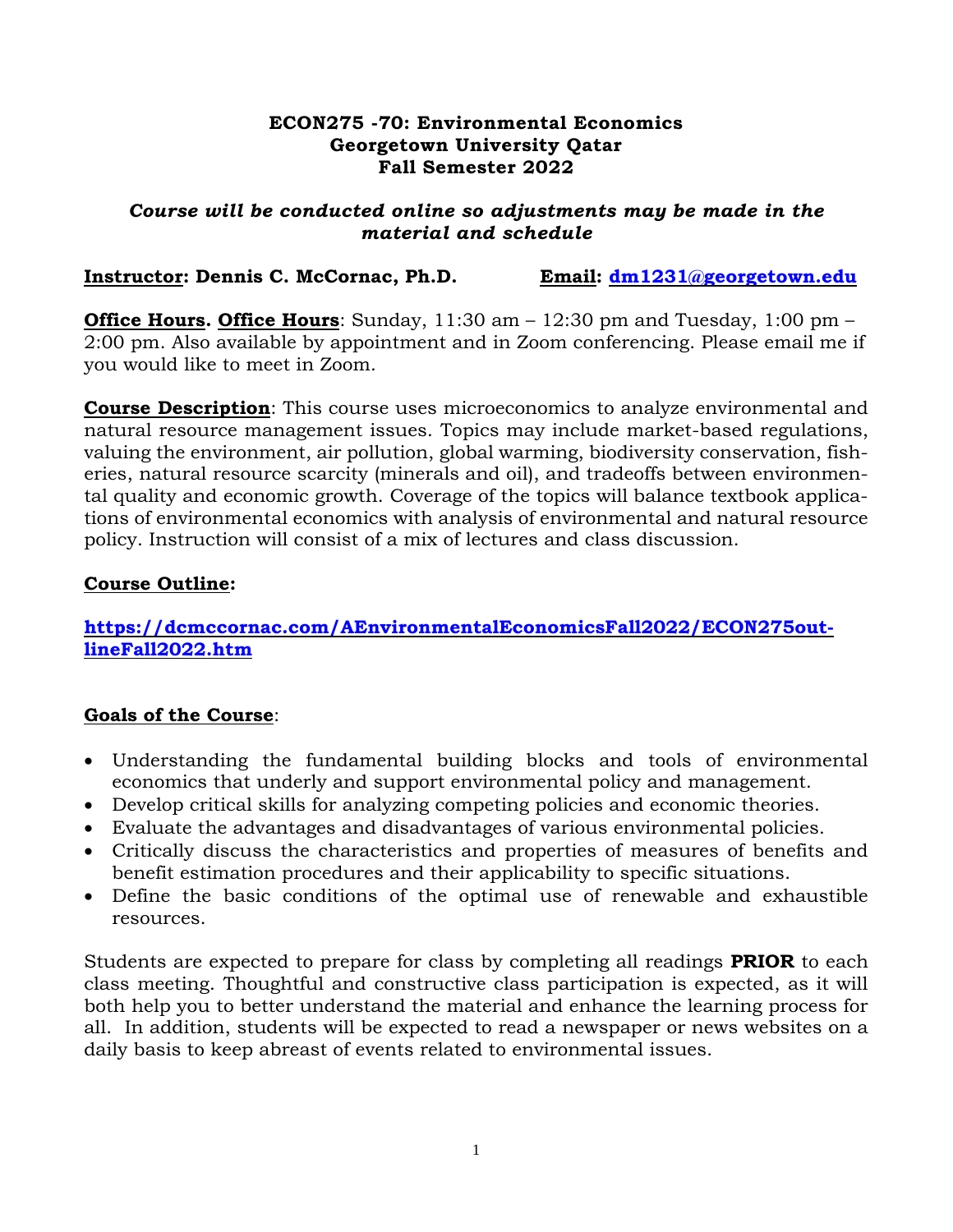**Required Text**: The required text is *Environmental and Natural Resource Economics*, 11th Edition, by Tom Tietenberg and Lynne Lewis, Publisher: Routledge. The E-book version of the text is available in Canvas.

**Required Readings**: Required and optional readings will be posted on the course outline and additional articles webpages. The power point presentations may also contain links to additional readings.

**Additional Readings**: Additional readings will be put on the additional articles' webpage (link from course outline page).

# **Course Requirements: Exams and Short Papers:**

## **The course requirements are listed below:**

- 1. Three short written assignments. Details and due dates are available on the course outline. Each assignment is worth 10 points.
- 2. There will be one midterm exam worth 30 points each on the date specified on the course outline.
- 3. Class Participation and attendance are worth 10 points.
- 4. The final exam is worth 30 points and will be cumulative.

# **Grading Scale**

| <b>Method of Evaluation</b>        | <b>Points Possible</b> |
|------------------------------------|------------------------|
| Assignments $(3) - 10$ points each | 30                     |
| Exam 1                             | 30                     |
| Class Participation and Attendance |                        |
| Final Exam                         |                        |
| TOTAL                              | 100                    |

### **Class Policies:**

- 1. Written Assignments: All written assignments must be turned in by the date and time specified on the course outline and Canvas. They should be submitted on Canvas under the assignment. at the beginning of class on the due date. Written assignments must be word-processed and 1.5 or double-spaced, using 12-point Times New Roman font. You must cite outside work when appropriate. You may use any citation style as long as you use it correctly and consistently.
- 2. Late Work: Late work will be penalized by one full letter grade each day. **NO EXCEPTIONS WILL BE MADE.**